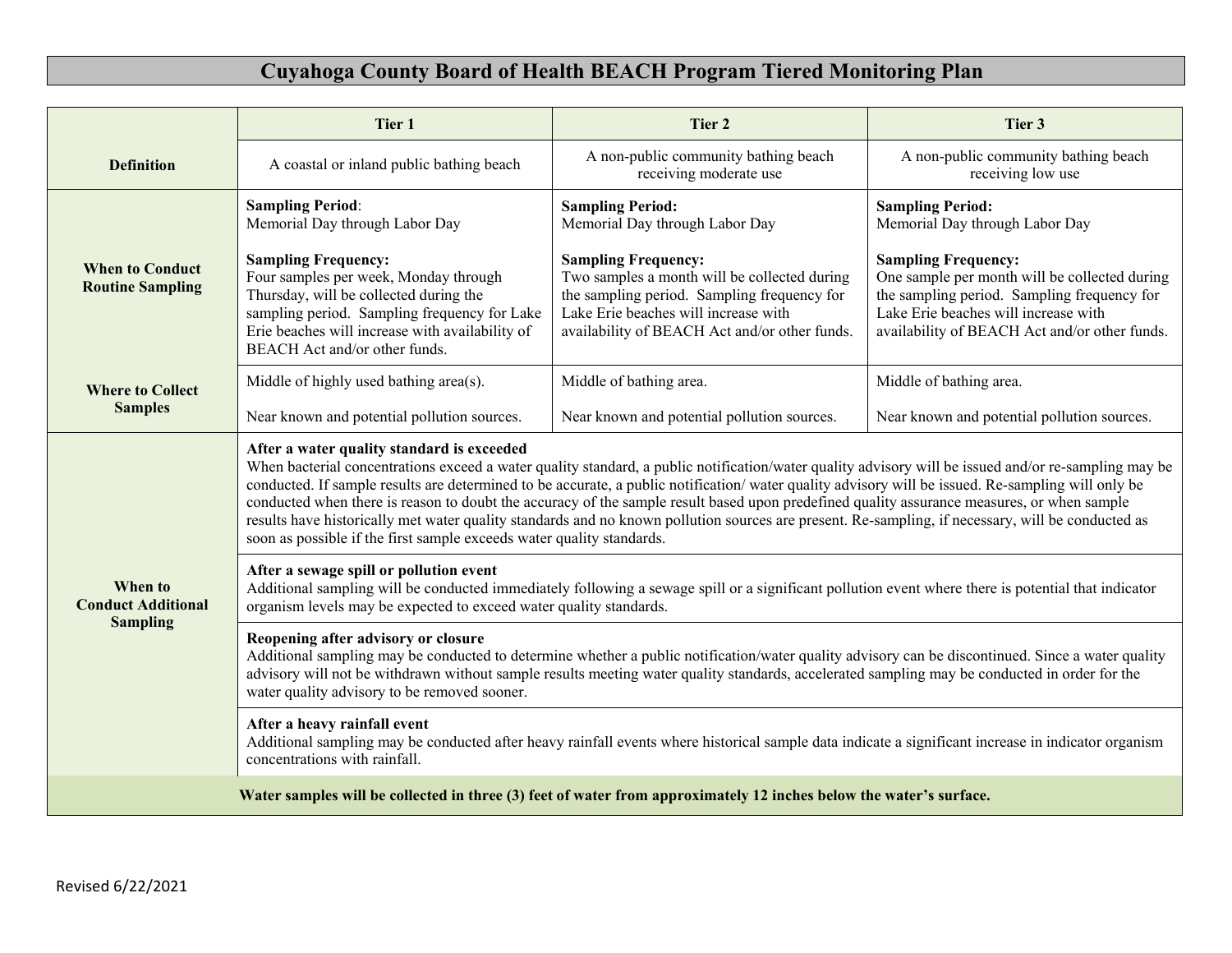# CUYAHOGA COUNTY BOARD OF HEALTH

YOUR TRUSTED SOURCE FOR PUBLIC HEALTH INFORMATION

## **Risk-based Beach Evaluation and Classification Plan & Tiered Monitoring Plan**

These plans have been developed in accordance with Chapters 3, 4, and 5 of the National Beach Guidance and Required Performance Criteria for Grants, 2014.

#### **Evaluation and Ranking of Beaches**

The points of access to Lake Erie consist only of beaches within the Cuyahoga County Board of Health jurisdiction. One of the beaches is designated as public access. Access to all of the other beaches is restricted to members of their respective clubs or homeowner associations. This plan excludes privately-owned residential properties that are adjacent to the lake. The factors used to evaluate and rank the beaches are 1) beach accessibility, 2) usage, 3) contamination sources in close proximity to the beaches, 4) potential risk to human health based on sanitary survey information and historical data/sample results. The Cuyahoga County Board of Health (CCBH) has collected samples at bathing beaches since 1993, and sample results and environmental and weather conditions have been retained electronically since the inception of the program. Beaches are ranked using a 3-tiered system as a result of the evaluation process:

- $\bullet$  Tier 1 public beaches
- Tier  $2$  non-public (private) beaches with frequent or moderate usage, as determined by operator/manager.
- Tier  $3$  non-public (private) beaches with low usage, as determined by the operator/manager.

### **Arcadia Beach – North End of East 204th Street, Euclid**

- GPS Coordinates: 41.60605, -081.54203
- Tier 2 Water sample collected once per week from Memorial Day through Labor Day. Resampling occurs when laboratory results indicate an exceedance of the Beach Action Value of 235 CFU *E.coli*/100 mL sample.
- 1) Private access
- 2) Moderate usage
- 3) A stormwater outfall is located in the beach area and flows directly into the nearshore water. A combined sewer overflow (CSO) is located in close proximity to beach. The Euclid Wastewater Treatment Plant (WWTP) reports on combined sewer overflows (CSO)/sanitary sewer overflows (SSO) as they occur. CCBH tracks CSO/SSO data as it is reported by the City of Euclid.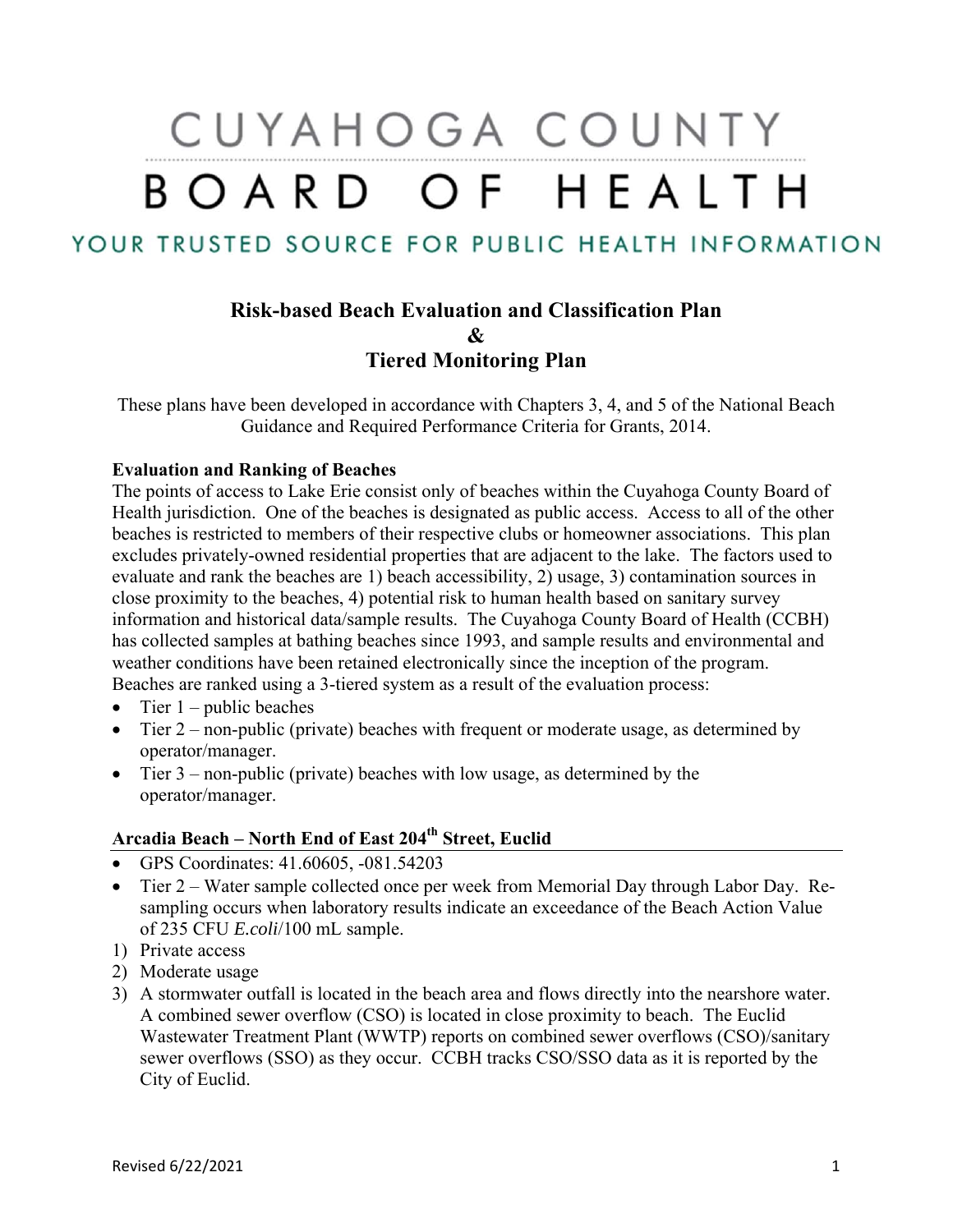4) Arcadia Beach has been monitored by CCBH since 1993. Sample results are stored electronically at CCBH along with the weather and environmental conditions documented at the time of sample collection. The beach experiences water quality exceedances during rain events. The contact person for the beach is notified of sample results via e-mail, with instructions to post "water quality advisory" signs when necessary. A sanitary survey was conducted in 1993 at the inception of the CCBH Bathing Beaches Program, and again in 2011 as part of an Ohio Department of Health Great Lakes Restoration Initiative (GLRI) grant. There were no new sources of contamination identified as a result of the 2011 Annual Sanitary Survey.

#### **Bay Park Beach – Lakeview Drive, Bay Village**

- GPS Coordinates: 41.48618, -081.89502
- Tier 3 Water sample collected once per week from Memorial Day through Labor Day. Resampling occurs when laboratory results indicate an exceedance of the Beach Action Value of 235 CFU *E.coli*/100 mL sample.
- 1) Private access
- 2) Low Usage
- 3) There are stormwater outfalls in the area; however none are accessible for sampling due to topography.
- 4) Bay Park Beach has been monitored by CCBH since 1993. Sample results are stored electronically at CCBH along with the weather and environmental conditions documented at the time of sample collection. The beach experiences water quality exceedances during rain events. The contact person for the beach is notified of sample results via e-mail, with instructions to post "water quality advisory" signs when necessary. A sanitary survey was conducted in 1993 at the inception of the CCBH Bathing Beaches Program, and again in 2011 as part of an Ohio Department of Health Great Lakes Restoration Initiative (GLRI) grant. There were no new sources of contamination identified as a result of the 2011 Annual Sanitary Survey.

#### **Clarkwood Beach, North End of East 267th Street, Euclid**

- GPS Coordinates: 41.62598, -081.49792
- Tier 3 Water sample collected once per week from Memorial Day through Labor Day. Resampling occurs when laboratory results indicate an exceedance of the Beach Action Value of 235 CFU *E.coli*/100 mL sample.
- 1) Private access
- 2) Low usage
- 3) There are 2 stormwater outfalls located in close proximity to the beach. CSOs are located in the area as well. The Euclid WWTP reports on CSOs/SSOs as they occur. CCBH tracks CSO/SSO data as it is reported by the City of Euclid.
- 4) Clarkwood Beach has been monitored by CCBH since 1994. Sample results are stored electronically at CCBH along with the weather and environmental conditions documented at the time of sample collection. The beach experiences water quality exceedances during rain events. The contact person for the beach is notified of sample results via e-mail, with instructions to post "water quality advisory" signs when necessary. A sanitary survey was conducted in 1994, and again in 2011 as part of an Ohio Department of Health Great Lakes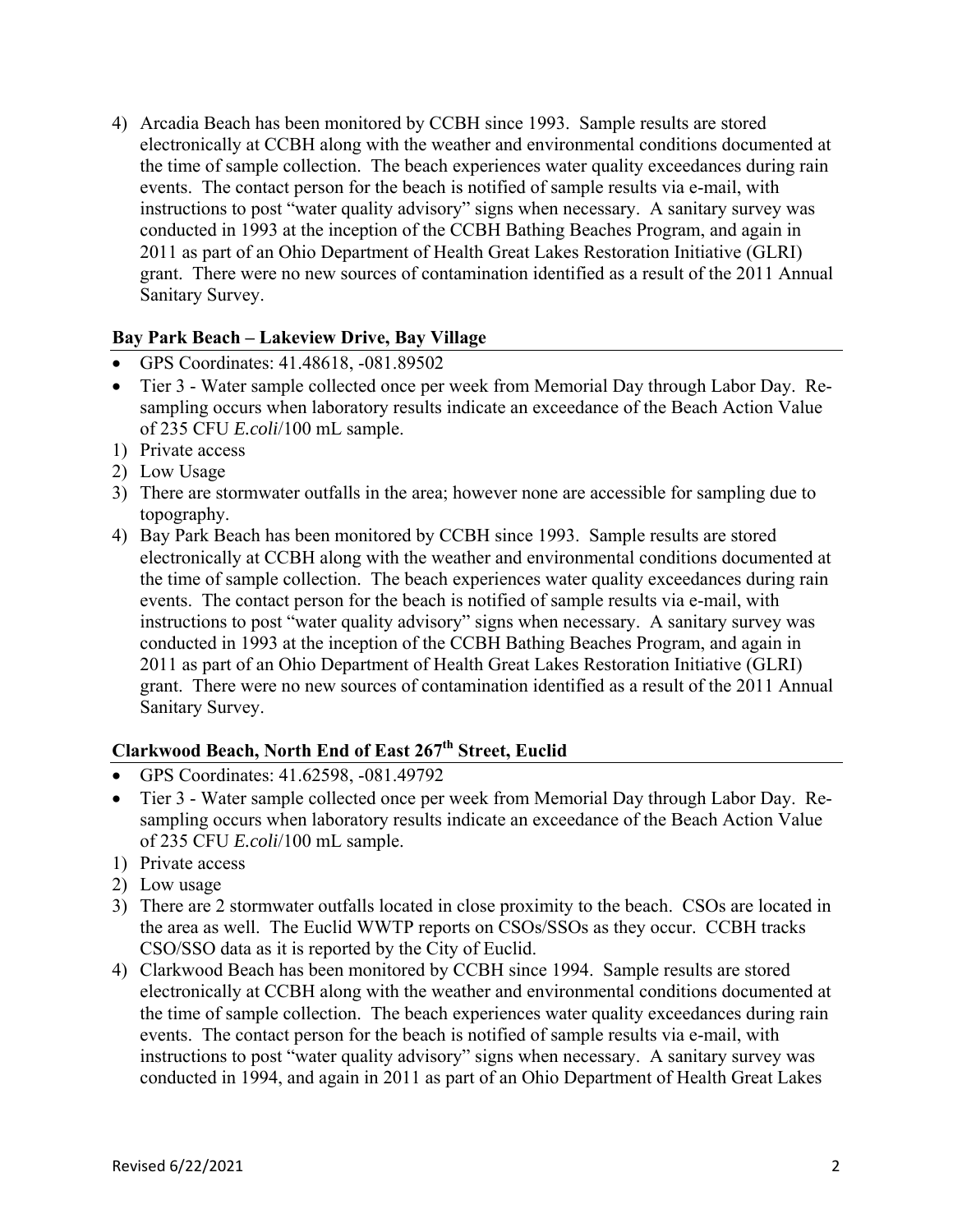Restoration Initiative (GLRI) grant. There were no new sources of contamination identified as a result of the 2011 Annual Sanitary Survey.

#### **Clifton Beach, Lake Road & Beach Drive, Lakewood**

- GPS Coordinates: 41.49060, -081.83530
- Tier 2 Water sample collected twice per week (due to proximity of the Rocky River) from Memorial Day through Labor Day.
- 1) Private access
- 2) Moderate usage
- 3) The Rocky River is the primary source of stormwater influence and bacterial contamination of nearshore water at Clifton Beach. The Lakewood WWTP is located upstream of the beach, and CSOs discharge directly into the river during periods of heavy rain. The Lakewood WWTP tracks CSO events and reports to the OEPA as required.
- 4) Clifton Beach has been monitored by CCBH since 2008, when the City of Lakewood began contracting with CCBH. Sample results are stored electronically at CCBH along with the weather and environmental conditions documented at the time of sample collection. The beach experiences water quality exceedances during rain events. The contact person for the beach is notified of sample results via e-mail, with instructions to post "water quality advisory" signs when necessary. A sanitary survey was conducted in 2008, and again in 2011 as part of an Ohio Department of Health Great Lakes Restoration Initiative (GLRI) grant. There were no new sources of contamination identified as a result of the 2011 Annual Sanitary Survey.

#### **Columbia Park Beach, Columbia Road & Lake Road, Bay Village**

- GPS Coordinates: 41.48658, -081.90131
- Tier 3 Water sample collected once per week from Memorial Day through Labor Day. Resampling occurs when laboratory results indicate an exceedance of the Beach Action Value of 235 CFU *E.coli*/100 mL sample.
- 1) Public access, however the beach area is not recognized by the City of Bay Village as a bathing beach. There is unrestricted access to the beach area and lake.
- 2) Moderate usage
- 3) Wischmeyer Creek is the primary source of stormwater influence and bacterial contamination at Columbia Park Beach. This is also a popular park for residents to bring dogs to swim in the nearshore water.
- 4) Columbia Park Beach has been monitored by CCBH since 1993. Sample results are stored electronically at CCBH along with the weather and environmental conditions documented at the time of sample collection. The beach experiences water quality exceedances during rain events. The City of Bay Village is notified of the sample results via email. Since Columbia Park is not recognized by the City as a bathing beach, a sign is posted at the park entrance about water quality information. An annual report is made available to the City of Bay Village that contains a summary of sample results for the entire season. A sanitary survey was conducted in 1993 at the inception of the CCBH Bathing Beaches Program, and again in 2011 as part of an Ohio Department of Health Great Lakes Restoration Initiative (GLRI) grant. There were no new sources of contamination identified as a result of the 2011 Annual Sanitary Survey.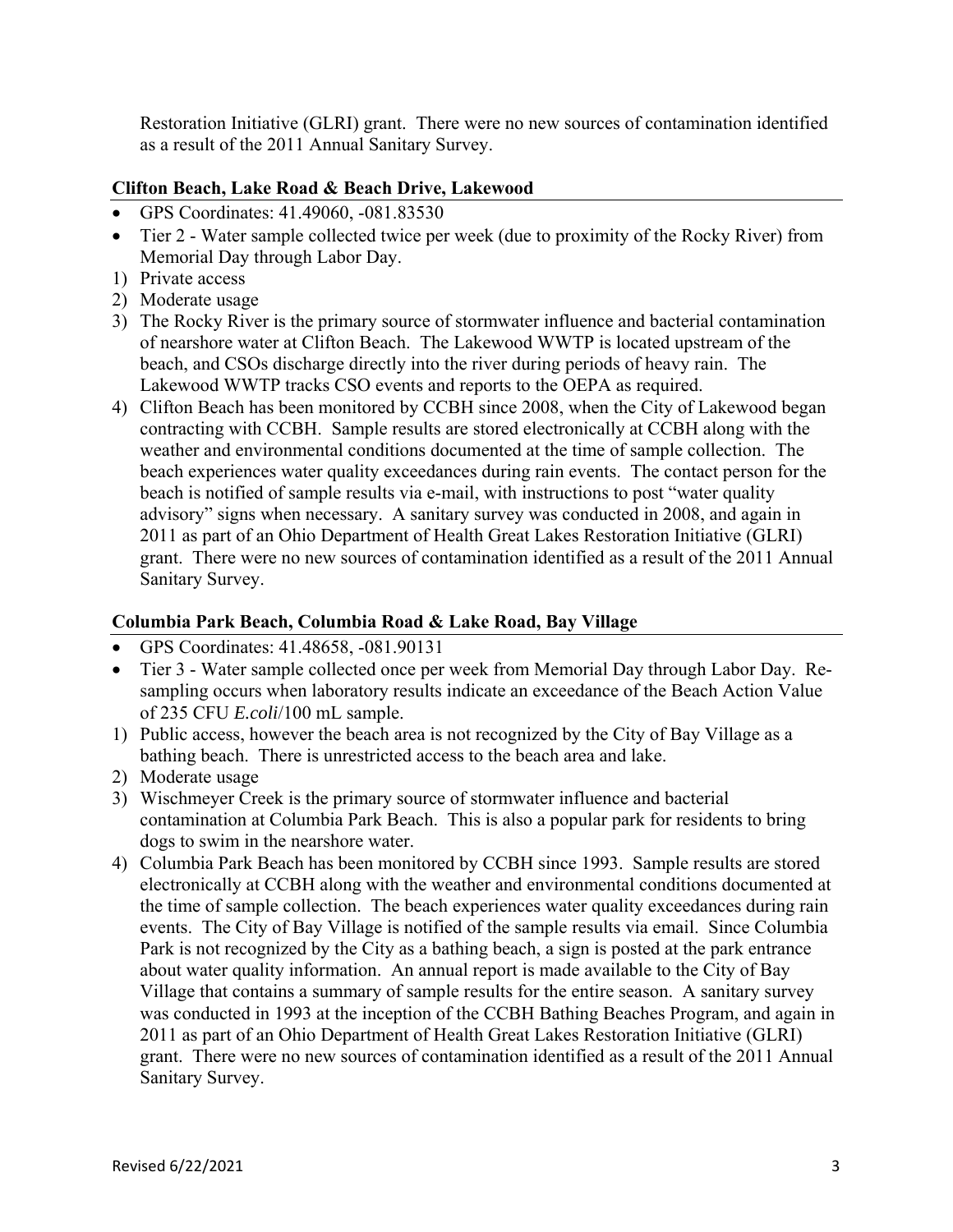## **Edgecliff Beach, North End of East 213th Street, Euclid**

- GPS Coordinates: 41.60997, -081.53630
- Tier 3 Water sample collected once per week from Memorial Day through Labor Day. Resampling occurs when laboratory results indicate an exceedance of the Beach Action Value of 235 CFU *E.coli*/100 mL sample.
- 1) Private access
- 2) Low usage
- 3) There is 1 stormwater outfall located at the end of the pier, flowing directly into the lake. CSOs are located in the area as well. The Euclid WWTP reports on CSOs/SSOs as they occur. CCBH tracks CSO/SSO data as it is reported by the City of Euclid.
- 4) Edgecliff Beach has been monitored by CCBH since 1994. Sample results are stored electronically at CCBH along with the weather and environmental conditions documented at the time of sample collection. The beach experiences water quality exceedances during rain events. The contact person for the beach is notified of sample results via e-mail, with instructions to post "water quality advisory" signs when necessary. A sanitary survey was conducted in 1994, and again in 2011 as part of an Ohio Department of Health Great Lakes Restoration Initiative (GLRI) grant. There were no new sources of contamination identified as a result of the 2011 Annual Sanitary Survey.

#### **Huntington Beach, Porter Creek Drive & Lake Road, Bay Village**

- GPS Coordinates: 41.49103, -081.93577
- Tier 1 Two water samples collected seven days per week from one week before Memorial Day through Labor Day. CCBH has implemented predictive modeling at Huntington Beach since 2006. The model is used as the only means of public notification for beach water quality. Predictions are made on a daily basis from the week before Memorial Day through Labor Day.
- 1) Public Access with approximately 250,000 visitors annually
- 2) High usage
- 3) There are 4 stormwater conveyances influencing Huntington Beach; 2 outfalls at 29800 Lake Road, Porter Creek, and Cahoon Creek. Water quality at Porter Creek has been linked to Huntington Beach through previous research using genetic fingerprinting laboratory analysis.
- 4) Huntington Beach has been monitored by CCBH since 1993. The USGS has worked with CCBH since 2000 researching predictive modeling. Sample results are stored electronically at CCBH along with the weather and environmental conditions documented at the time of sample collection. The beach experiences water quality exceedances during rain events. CCBH staff manages the water quality advisories at the beach with the information posted based on modeling predictions. A sanitary survey was conducted in 1993 at the inception of the CCBH Bathing Beaches Program, and again in 2011 as part of an Ohio Department of Health Great Lakes Restoration Initiative (GLRI) grant. There were no new sources of contamination identified as a result of the 2011 Annual Sanitary Survey.

## **Moss Point Beach, North End of East 220<sup>th</sup> Street, Euclid**

- GPS Coordinates: 41.61295, -081.53165
- Tier 3 Water sample collected once per week from Memorial Day through Labor Day. Resampling occurs when laboratory results indicate an exceedance of the Beach Action Value of 235 CFU *E.coli*/100 mL sample.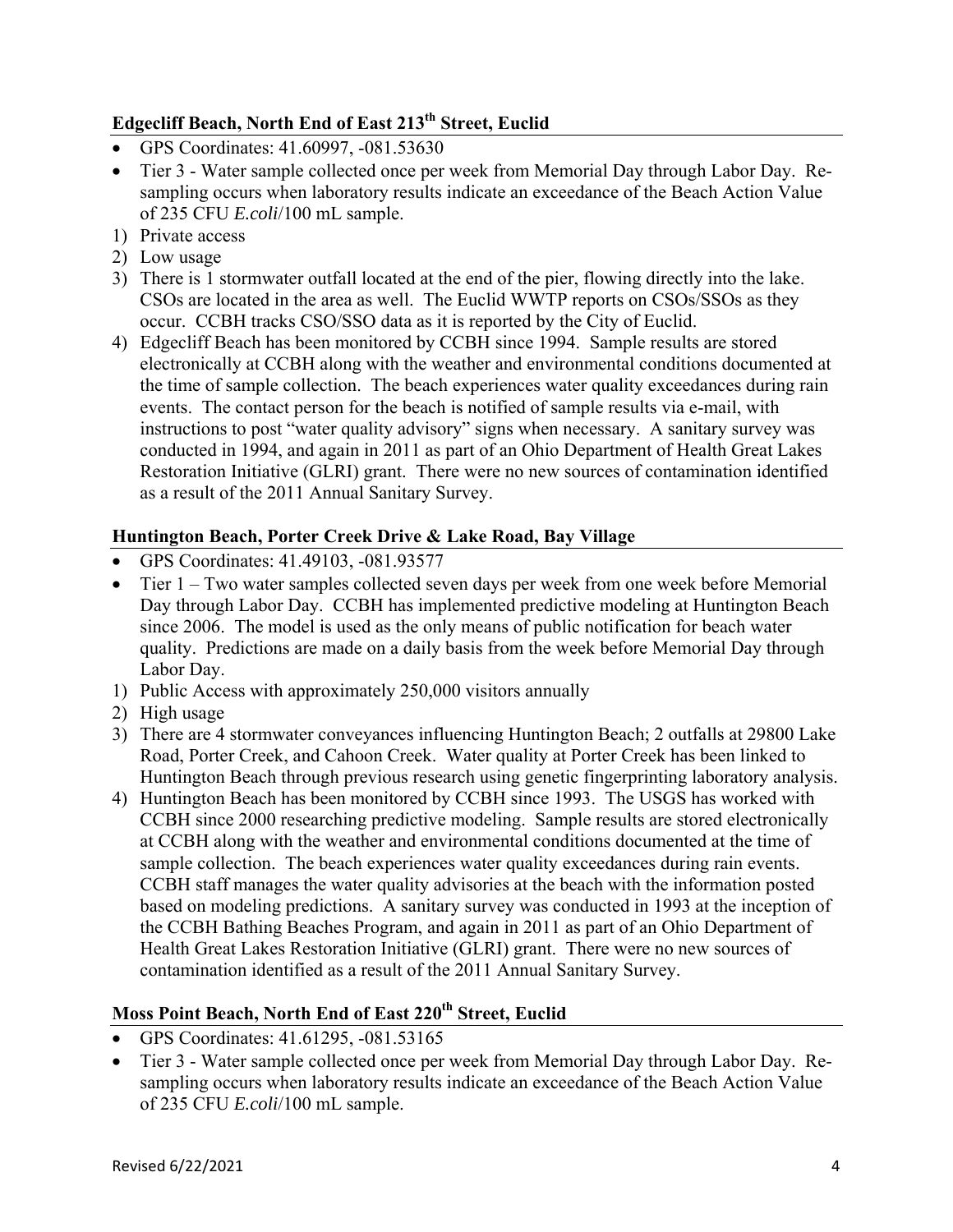- 1) Private access
- 2) Low usage
- 3) There is 1 stormwater outfall located in close proximity to the beach. CSOs are located in the area as well. The Euclid WWTP reports on CSOs/SSOs as they occur. CCBH tracks CSO/SSO data as it is reported by the City of Euclid.
- 4) Moss Point Beach has been monitored by CCBH since 1993. Sample results are stored electronically at CCBH along with the weather and environmental conditions documented at the time of sample collection. The beach experiences water quality exceedances during rain events. The contact person for the beach is notified of sample results via e-mail, with instructions to post "water quality advisory" signs when necessary. A sanitary survey was conducted in 1993 at the inception of the CCBH Bathing Beaches Program, and again in 2011 as part of an Ohio Department of Health Great Lakes Restoration Initiative (GLRI) grant. There were no new sources of contamination identified as a result of the 2011 Annual Sanitary Survey.

#### **Noble Beach, North End of East 225th Street/Noble Beach Drive, Euclid**

- GPS: 41.61480, -081.52774
- Tier 3 Water sample collected once per week from Memorial Day through Labor Day. Resampling occurs when laboratory results indicate an exceedance of the Beach Action Value of 235 CFU *E.coli*/100 mL sample.
- 1) Private access
- 2) Low usage
- 3) There are no stormwater outfalls located in close proximity to the beach. CSOs are located in the area. The Euclid WWTP reports on CSOs/SSOs as they occur. CCBH tracks CSO/SSO data as it is reported by the City of Euclid.
- 4) Noble Beach has been monitored by CCBH since 2003. Sample results are stored electronically at CCBH along with the weather and environmental conditions documented at the time of sample collection. The beach experiences water quality exceedances during rain events. The contact person for the beach is notified of sample results via e-mail, with instructions to post "water quality advisory" signs when necessary. A sanitary survey was conducted in 1994, and again in 2011 as part of an Ohio Department of Health Great Lakes Restoration Initiative (GLRI) grant. There were no new sources of contamination identified as a result of the 2011 Annual Sanitary Survey.

#### **Parklawn Beach, Parklawn Road & Avalon Drive, Rocky River**

- GPS Coordinates: 41.48356, -081.86025
- Tier 2 Water sample collected once per week from Memorial Day through Labor Day. Resampling occurs when laboratory results indicate an exceedance of the Beach Action Value of 235 CFU *E.coli*/100 mL sample.
- 1) Private access
- 2) Moderate usage
- 3) Spencer Creek is the primary source of stormwater influence on the nearshore waters of Parklawn Beach. CSOs are located in the area as well. The Rocky River WWTP reports on CSOs/SSOs as they occur. CCBH tracks CSO/SSO data as it is reported by the City of Rocky River.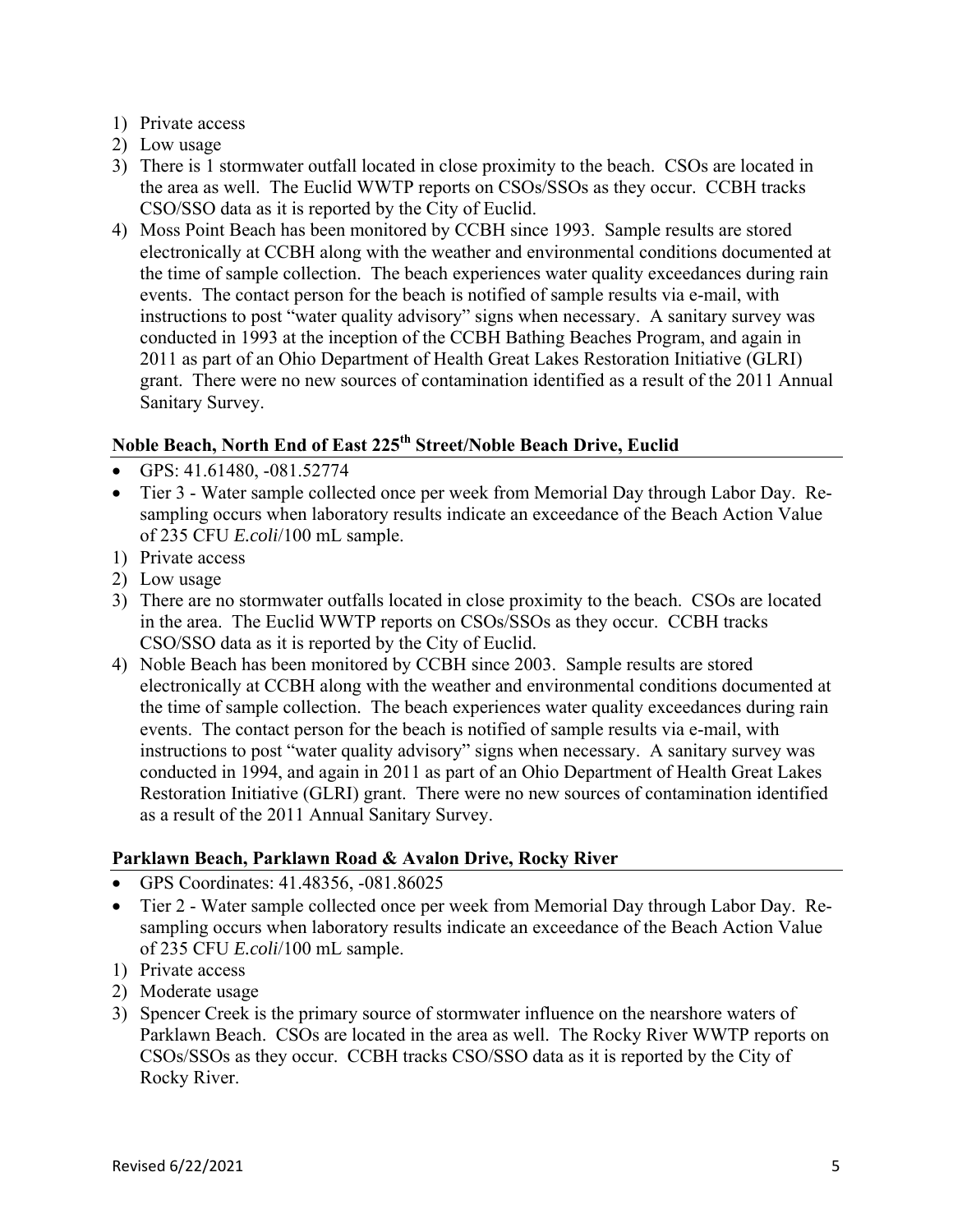4) Parklawn Beach has been monitored by CCBH since 1993. Sample results are stored electronically at CCBH along with the weather and environmental conditions documented at the time of sample collection. The beach experiences water quality exceedances during rain events. The contact person for the beach is notified of sample results via e-mail, with instructions to post "water quality advisory" signs when necessary. A sanitary survey was conducted in 1993 at the inception of the CCBH Bathing Beaches Program, and again in 2011 as part of an Ohio Department of Health Great Lakes Restoration Initiative (GLRI) grant. There were no new sources of contamination identified as a result of the 2011 Annual Sanitary Survey.

#### Royal Acres Beach, North End of East 270<sup>th</sup> Street, Euclid

- GPS Coordinates: 41.62625, -081.49742
- Tier 3 Water sample collected once per week from Memorial Day through Labor Day. Resampling occurs when laboratory results indicate an exceedance of the Beach Action Value of 235 CFU *E.coli*/100 mL sample.
- 1) Private access
- 2) Low usage
- 3) There are 2 stormwater outfalls located in close proximity to the beach. CSOs are located in the area as well. The Euclid WWTP reports on CSOs/SSOs as they occur. CCBH tracks CSO/SSO data as it is reported by the City of Euclid.
- 4) Royal Acres Beach has been monitored by CCBH since 1994. Sample results are stored electronically at CCBH along with the weather and environmental conditions documented at the time of sample collection. The beach experiences water quality exceedances during rain events. The contact person for the beach is notified of sample results via email, with instructions to post "water quality advisory" signs when necessary. A sanitary survey was conducted in 1994, and again in 2011 as part of an Ohio Department of Health Great Lakes Restoration Initiative (GLRI) grant. There were no new sources of contamination identified as a result of the 2011 Annual Sanitary Survey.

## **Sims Beach, North End of East 232nd Street, Euclid**

- GPS Coordinates: 41.61666, -081.52253
- Tier 3 Water sample collected once per week from Memorial Day through Labor Day. Resampling occurs when laboratory results indicate an exceedance of the Beach Action Value of 235 CFU *E.coli*/100 mL sample.
- 1) Public access, however the beach area is not recognized by the City of Euclid as a bathing beach. There is unrestricted access to the beach area and lake.
- 2) Moderate usage
- 3) There are 2 stormwater outfalls located on either side of the beach, and one CSO outfall just to the east of the beach. The Euclid WWTP reports on CSOs/SSOs as they occur. CCBH tracks CSO/SSO data as it is reported by the City of Euclid.
- 4) Sims Beach has been monitored by CCBH since 1994. Sample results are stored electronically at CCBH along with the weather and environmental conditions documented at the time of sample collection. The beach experiences water quality exceedances during rain events. Although Sims is not recognized as a bathing beach, the city of Euclid is notified of the sample results via email. The City of Euclid receives an annual report containing all sample results for the season. A sanitary survey was conducted in 1994, and again in 2011 as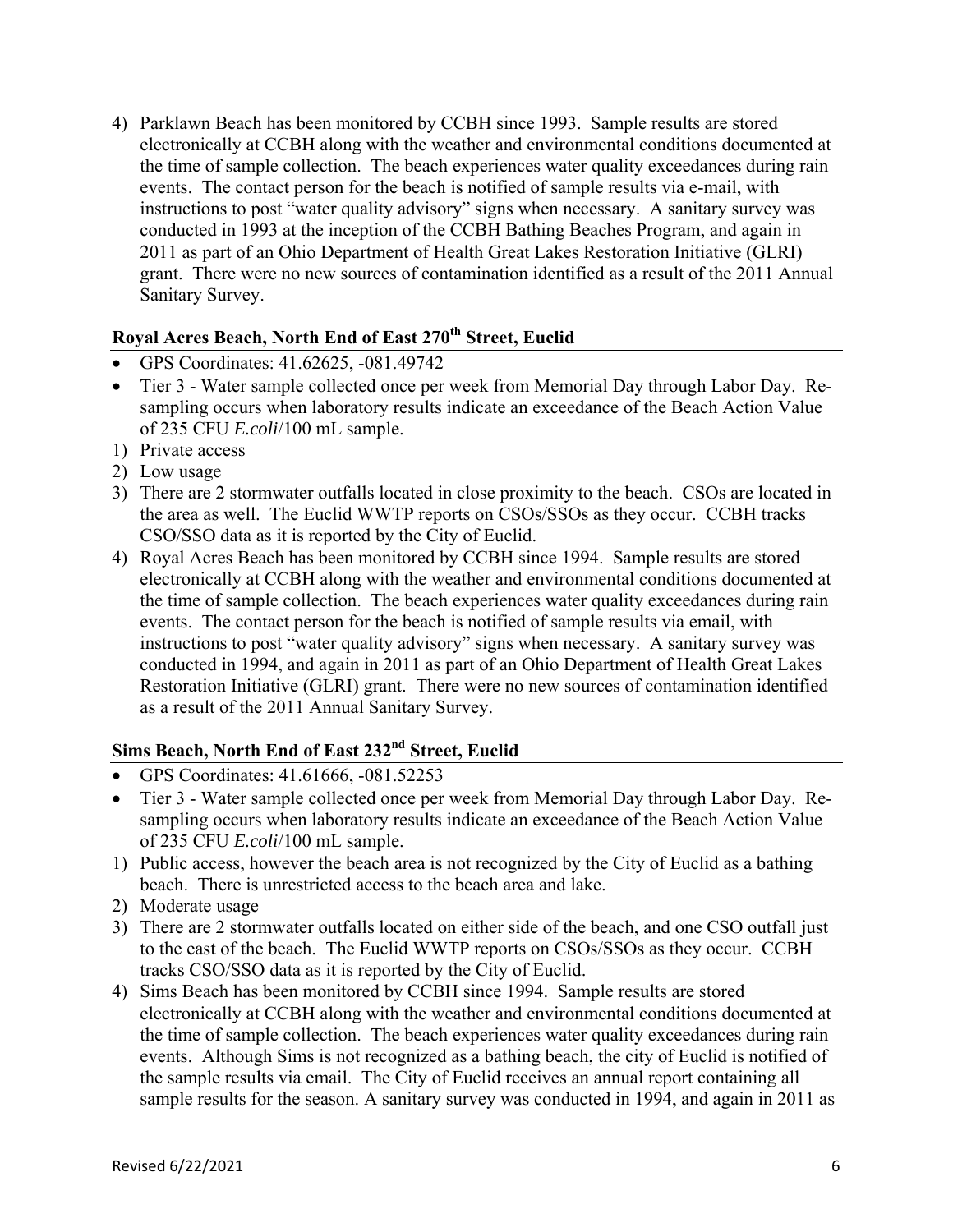part of an Ohio Department of Health Great Lakes Restoration Initiative (GLRI) grant. There were no new sources of contamination identified as a result of the 2011 Annual Sanitary Survey.

## **Utopia Beach, North End of East 200th Street, Euclid**

- GPS Coordinates: 41.60444, -081.54403
- Tier 2 Water sample collected once per week from Memorial Day through Labor Day. Resampling occurs when laboratory results indicate an exceedance of the Beach Action Value of 235 CFU *E.coli*/100 mL sample.
- 1) Private access
- 2) Moderate usage
- 3) There is 1 stormwater outfall in close proximity to the beach. CSOs are located in the area as well. The Euclid WWTP reports on CSOs/SSOs as they occur. CCBH tracks CSO/SSO data as it is reported by the City of Euclid.
- 4) Utopia Beach has been monitored by CCBH since 1994. Sample results are stored electronically at CCBH along with the weather and environmental conditions documented at the time of sample collection. The beach experiences water quality exceedances during rain events. The contact person for the beach is notified of sample results via e-mail, with instructions to post "water quality advisory" signs when necessary. A sanitary survey was conducted in 1994, and again in 2011 as part of an Ohio Department of Health Great Lakes Restoration Initiative (GLRI) grant. There were no new sources of contamination identified as a result of the 2011 Annual Sanitary Survey.

#### **Wagar Beach, Wagar Road & Avalon Drive, Rocky River**

- GPS Coordinates: 41.48567, -081.85183
- Tier 2 Water sample collected once per week from Memorial Day through Labor Day. Resampling occurs when laboratory results indicate an exceedance of the Beach Action Value of 235 CFU *E.coli*/100 mL sample.
- 1) Private access
- 2) Moderate usage
- 3) Spencer Creek is the primary source of stormwater influence on the nearshore waters of Wagar Beach. CSOs are located in the area as well. The Rocky River WWTP reports on CSOs/SSOs as they occur. CCBH tracks CSO/SSO data as it is reported by the City of Rocky River.
- 4) Wagar Beach has been monitored by CCBH since 1993. Sample results are stored electronically at CCBH along with the weather and environmental conditions documented at the time of sample collection. The beach experiences water quality exceedances during rain events. The contact person for the beach is notified of sample results via e-mail, with instructions to post "water quality advisory" signs when necessary. A sanitary survey was conducted in 1993 at the inception of the CCBH Bathing Beaches Program, and again in 2011 as part of an Ohio Department of Health Great Lakes Restoration Initiative (GLRI) grant. There were no new sources of contamination identified as a result of the 2011 Annual Sanitary Survey.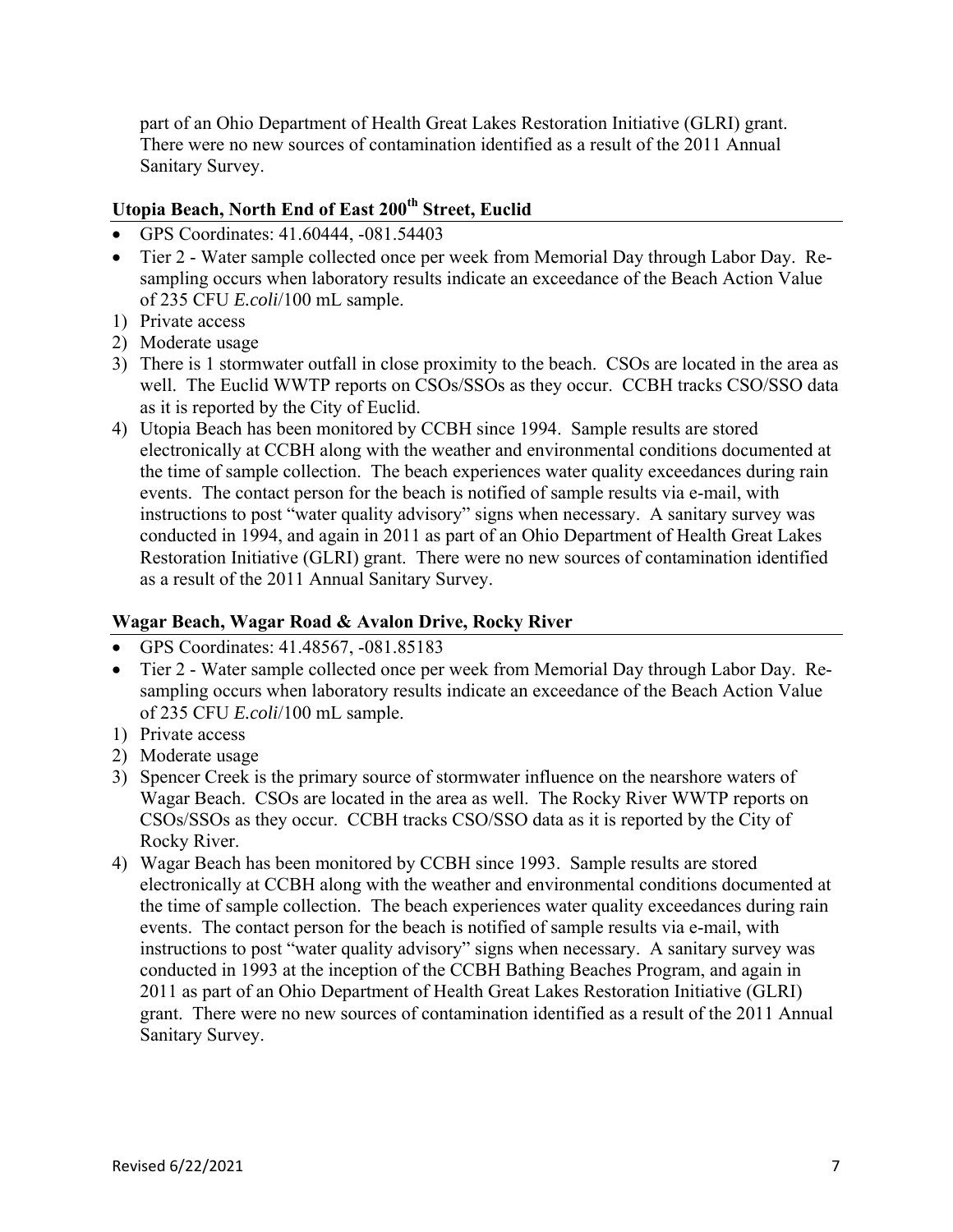As part of enteric illness investigations, CCBH staff members inquire about contact with natural bodies of water. Follow-up visit(s) to beaches may occur if necessary as a result of an investigation. Any findings will be documented on an investigation report form.

Notifications of change in sampling frequency will be published in the Cleveland Plain Dealer as required. A notice will also be available on the CCBH website, www.ccbh.net.

Beach operators are notified of sampling frequency on an annual basis and submit a brief MOU to CCBH regarding sampling activities. The MOU is kept on file at CCBH.

#### **Training & Quality Assurance**

CCBH staff members, including summer interns, are trained in proper water sample collection techniques. CCBH has an existing Quality Assurance Management Plan that contains protocol for water quality sampling. This Plan is available to all staff. Staff members also adhere to protocol established in the Ohio Department of Health's Sampling Procedures, in addition to following protocol established by the CCBH contract laboratory, the Northeast Ohio Regional Sewer District (NEORSD). The NEORSD lab ensures that all samples meet required holding times and that sample manifest/chain-of-custody forms are properly completed.

#### **Data management**

All data entry is completed by trained CCBH staff and summer interns. Beach information is stored in the following locations:

- Ohio Nowcast website:  $\frac{https://pa.water.usgs.gov/apps/noweak/">https://pa.water.usgs.gov/apps/noweak/}$  updated on a daily basis.
- Ohio BeachGuard website updated daily with sample results. Routine sanitary survey data is also entered on a regular basis throughout the season.
- CCBH staff track routine sanitary survey data and sample results using an Excel spreadsheet.
- CCBH staff members update a SharePoint site created by USGS. This site is used primarily for predictive model development and tracking.
- The data collected by CCBH is reported out to ODH and beach operators in the form of an annual report.

#### **Predictive Modeling**

Since 2000, CCBH and USGS have partnered in the development of predictive models at Huntington Beach using various software applications, currently Virtual Beach. Model data is obtained, and predictions made daily during the recreation season by approximately 9:30 A.M. The independent variables used in model development will vary slightly from one year to the next and from one sub-season to another. The independent variables used for Huntington Beach can include:

- Wave height determinations will be made through a visual observation of the lake at the time of sample collection.
- Rainfall amounts occurring over the previous 24-48 hours, obtained from precipitation amounts that occurred at Cleveland Hopkins International Airport. This real-time data is retrieved from the National Oceanic and Atmospheric Administration's website, https://forecast.weather.gov/MapClick.php?lat=41.41083000000003&lon=- 81.84943999999996#.XQzMdIhKhPY.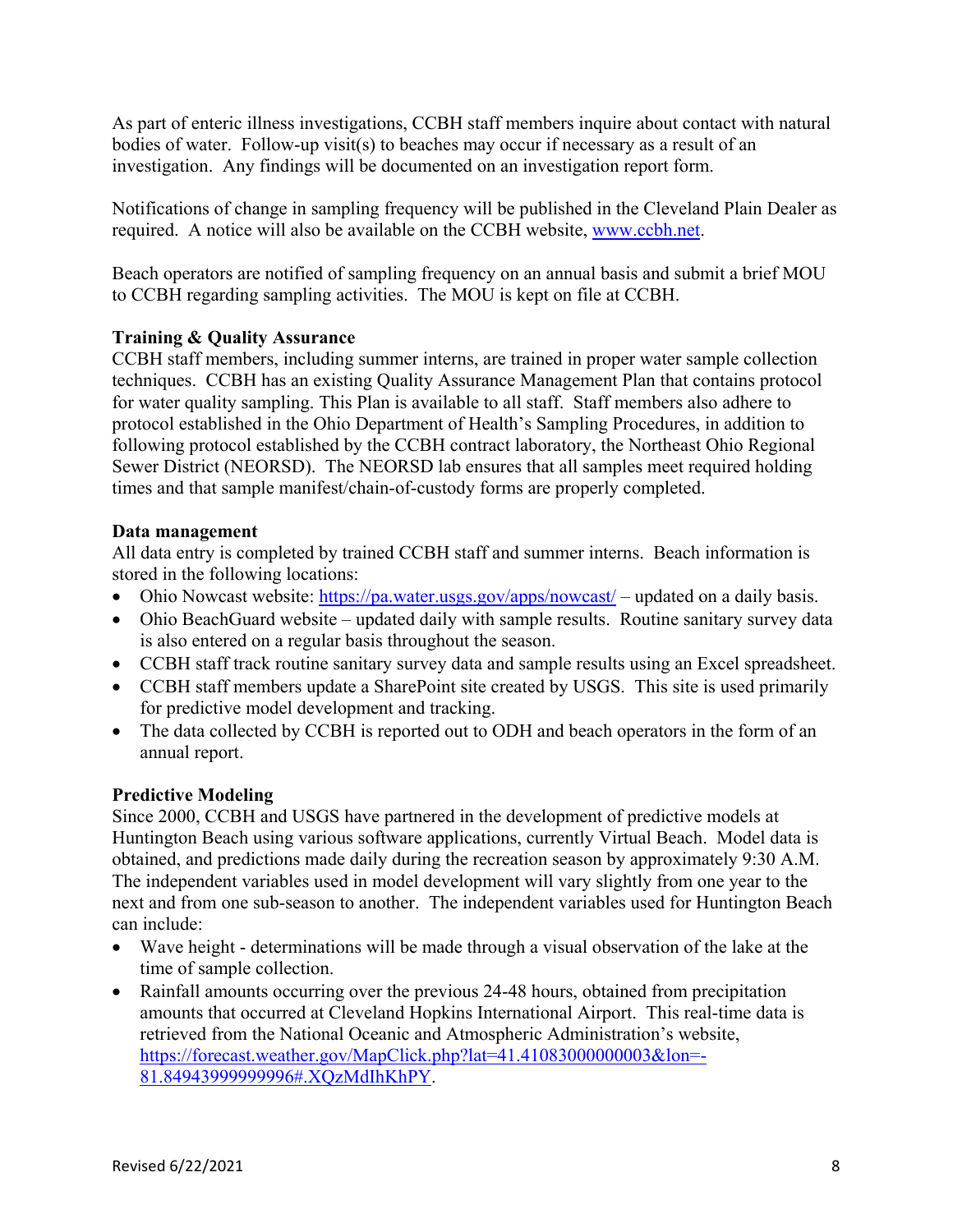- Turbidity measurements performed by CCBH staff directly at the beach with the use of a Hach 2100Q Portable Turbidimeter in order to have real-time data for the model.
- Wind direction and speed observed and documented at the time of sample collection. Wind information is obtained from the Cleveland Hopkins International Airport page on the National Oceanic and Atmospheric Administration/National Weather Service website.
- Water level obtained from NOAA Tides and Currents: http://tidesandcurrents.noaa.gov/waterlevels.html?id=9063063
- Day of the year
- Lake water temperature

The variables can also be combined and manipulated using Virtual Beach software.

The Nowcast website, https://pa.water.usgs.gov/apps/nowcast/, was re-designed in 2016 by the USGS to provide a new look and a more interactive system. Although the Virtual Beach software has replaced the Nowcast System, the Nowcast site will continue to be used for public notification. The website contains the following information:

- Current day measurements of water quality and environmental variables used to predict recreational water quality.
- The predicted probability that the bathing water standard for E. coli will be exceeded
- Yesterday's E. coli concentration
- A brief explanation of what the data means

Sub-links are provided to include the following:

- Project summary: describes the project, objectives, approach, and partnerships.
- Bacteria information: provides background information on the project, how a sample is analyzed for E. coli, understanding E. coli and the data collected, and describing how the model was developed.
- Project partners: lists the project partners.
- Sampling sites: maps and descriptions of sampling sites.
- Questions & Answers: list of frequently asked questions with answers.
- Data and Results: detailed spreadsheets of archived and current data, including a tracking of successful and failed predictions.

Both CCBH and USGS maintain written policies and protocol for modeling.

## **Notification Report**

There are several outlets being used by CCBH for public notification of water quality conditions at Lake Erie beaches:

 An e-mail message will be sent to all beach operators as soon as sample results are available. Information pertaining to general beach health and water quality conditions will be relayed to contact persons in this manner as well. This includes any updates on potential harmful algal blooms (HABs), fish kills, and a link to the Ohio BeachGuard website.